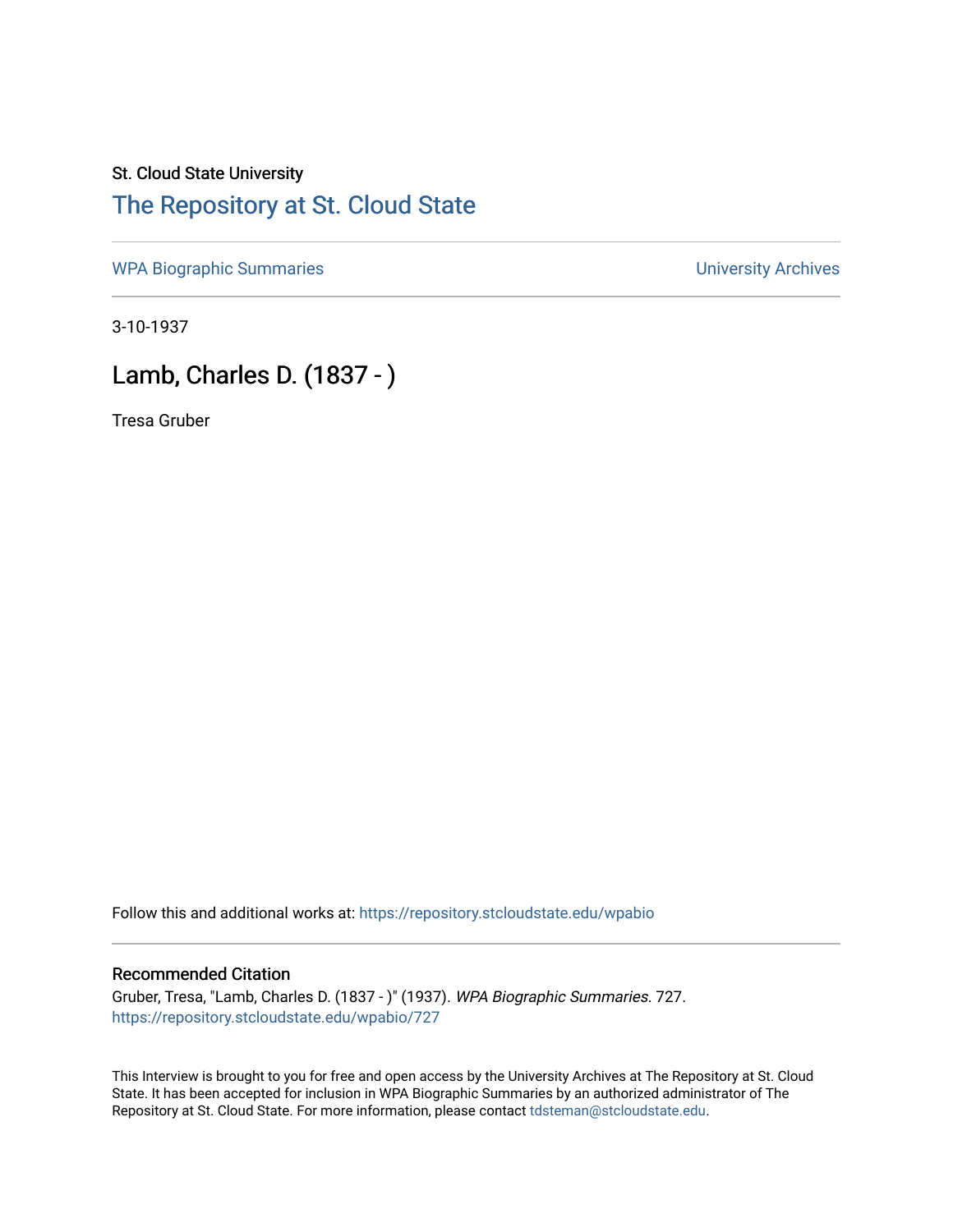# LAMB, CHARLES D. File No.  $B - 754$

anach in

Charles D. Lamb, farmer, born in Wrightstown, Pennsylvania, September 5, 1837; came to Melrose, Minnesota, in 1860; served in the Third Minnesota Regiment in the Civil War and Indian Wars; was a representative in the legislature in 1876.

> Copied from: Minnesota Biographies Page 417 Date Copied: March 10, 1937<sup>16</sup> Copied by: **Tresa** Gruber